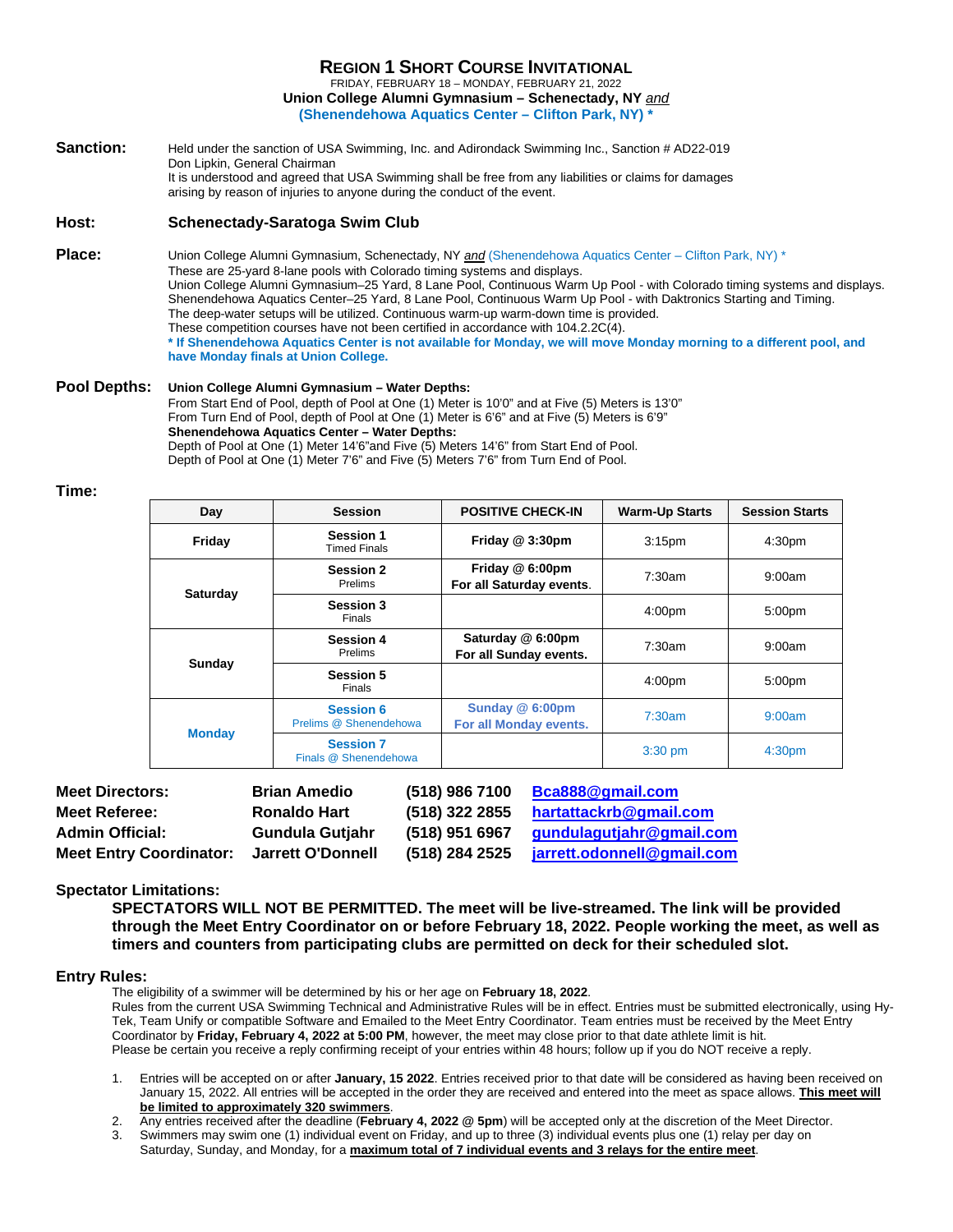FRIDAY, FEBRUARY 18 – MONDAY, FEBRUARY 21, 2022 **Union College Alumni Gymnasium – Schenectady, NY** *and* **(Shenendehowa Aquatics Center – Clifton Park, NY) \***

- 4. Swimmers may enter two (2) bonus events for every qualifying event. All entries must have verifiable times equal to or faster than qualifying times. Please see the list of events and qualifying times and refer to important entry instructions below regarding submission of entries.
- 5. If the entries for the Friday distance session add-up to a session that exceeds 4 hours, bonus swimmers may be cut from the session. Any cut swimmers will be given the opportunity to enter another event.
- The host team reserves the right to enter its own swimmers at any time, regardless of qualifying times.
- 7. Any schedule changes that may occur during the meet will be announced at the meet and communicated through e-mail to participating team coaches/representatives.

Meet entries will be cut off when meet reaches 320 athletes in any session. If additional changes are still necessary, the Meet Director and Meet Referee will jointly determine a resolution in the best interest of the swimmers. All fees paid for cut entries, if any, will be refunded. Session start-times may require rescheduling; attending teams will be notified of any changes via e-mail, and any changes will be posted to the AD Web site.

#### **IMPORTANT ENTRY INSTRUCTIONS:**

**The following three items must be e-mailed to the Meet Entry Coordinator:** 

- **Electronic entries file.**
- **List of entries with proof of times.**
- **Team Primary Contact - (phone, text or e-mail) - for urgent information during the meet.**

202.3.2: At a sanctioned competitive event, USA Swimming athlete members must be under the supervision of a USA Swimming member coach during warm-up, competition, and warm-down. The Meet Director or Meet Referee may assist the swimmer in making arrangements for such supervision, but it is the swimmer's responsibility to make such arrangements prior to the start of the meet. 202.3.4A: Any swimmer entered in the meet must be certified by a USA Swimming member-coach as being proficient in performing a racing start or must start each race from within the water without the use of the backstroke ledge. When unaccompanied by a member-coach, it is the responsibility of the swimmer or the swimmer's legal guardian to ensure compliance with this requirement

#### **USA Swimming Registration:**

**No swimmer will be permitted to compete unless the swimmer is a member as provided in Article 302**

Registrations may be obtained from your club registrar. All Adirondack Meets are reconciled for current USA Swimming Registration. Unregistered swimmers will be removed from the meet and a \$25.00 Fine Imposed. (Click Here for More Information) Unattached athletes may obtain forms and instructions from the Adirondack Swimming Web Site [www.adirondackswimming.org](http://www.adirondackswimming.org/) Direct registration questions to the Adirondack Registrar, Bill Faucett [office@adirondackswimming.org](mailto:office@adirondackswimming.org)

#### **Swimming Events:**

Session 1 - Friday Distance Session will be POSITIVE CHECK-IN. **POSITIVE CHECK-IN lists will be distributed to the coaches before each session, and swimmers should check-in with their designated coach.** Swimmers not checked in by the start of warm-up will be scratched from the session. The 1650 and 1000 Freestyle heats will be swum fastest to slowest starting with the fastest women's heat and then alternating between women's and men's heats. Slower heats may be combined, if necessary. Session 1 events are timed finals.

Sessions 2, 4, and 6 - Morning prelim sessions will be swum with circle-seeded heats for the top 24 entry times. The top 24 finishers in prelims will advance to finals.

**NOTE: Monday Prelims and Finals sessions will be held at Shenendehowa Aquatic Center (\*). The Shenendehowa Aquatic Center is attached to the Middle School Complex, located on Shenendehowa's main campus at: 970 Route 146, Clifton Park, NY. (\*) If Shenendehowa Aquatics Center is not available for Monday, we will move Monday morning to a different pool, and have Monday finals at Union College.**

Sessions 3, 5, and 7 – **Evening finals sessions will include a break** following each GIRLS/BOYS event, **during which a brief awards ceremony will take place**. Please refer to the Finals and Consolations section below for additional information regarding finals.

All relay events will be swum as timed final events, see the following Relays section for more details.

#### **Relays:**

Relays are timed-final events and will be swum during prelim (morning) sessions, except for the fastest heat. The fastest heat of each relay event (based on seed times) will swim in the evening during the finals sessions. All relays must be positively checked-in by the appropriate deadline. Relay participants must be declared to the Clerk of Course (computer desk) one hour before the relay swims, but may be changed up to the time of the swim. Note: only the fastest two relays per team may score points.

Monday: The "Monday Relay Rule" will be in effect. Teams will mark their preference to swim their Monday relay(s) in the morning or evening. The fastest 16 Monday relay teams that have chosen evening, will swim at Finals. All other relays will swim at the end of the Monday morning preliminary session. All preferences for swimming with preliminaries or with finals must be indicated by the relay check-in deadline (Sunday 6:00pm).

#### **Finals and Consolations:**

Sessions 2, 4, and 6, morning prelim sessions with top 24 swimming circle-seeded. Top 24 fastest finishers will advance to finals (Sessions 3, 5, and 7) as follows:

C-Final – The Bonus final (17<sup>th</sup> through 24<sup>th</sup> place finishers from prelims)

B-Final – The Consolation final  $(9<sup>th</sup>$  through 16<sup>th</sup> place finishers from prelims)

A-Final – Top 8 finishers from prelims.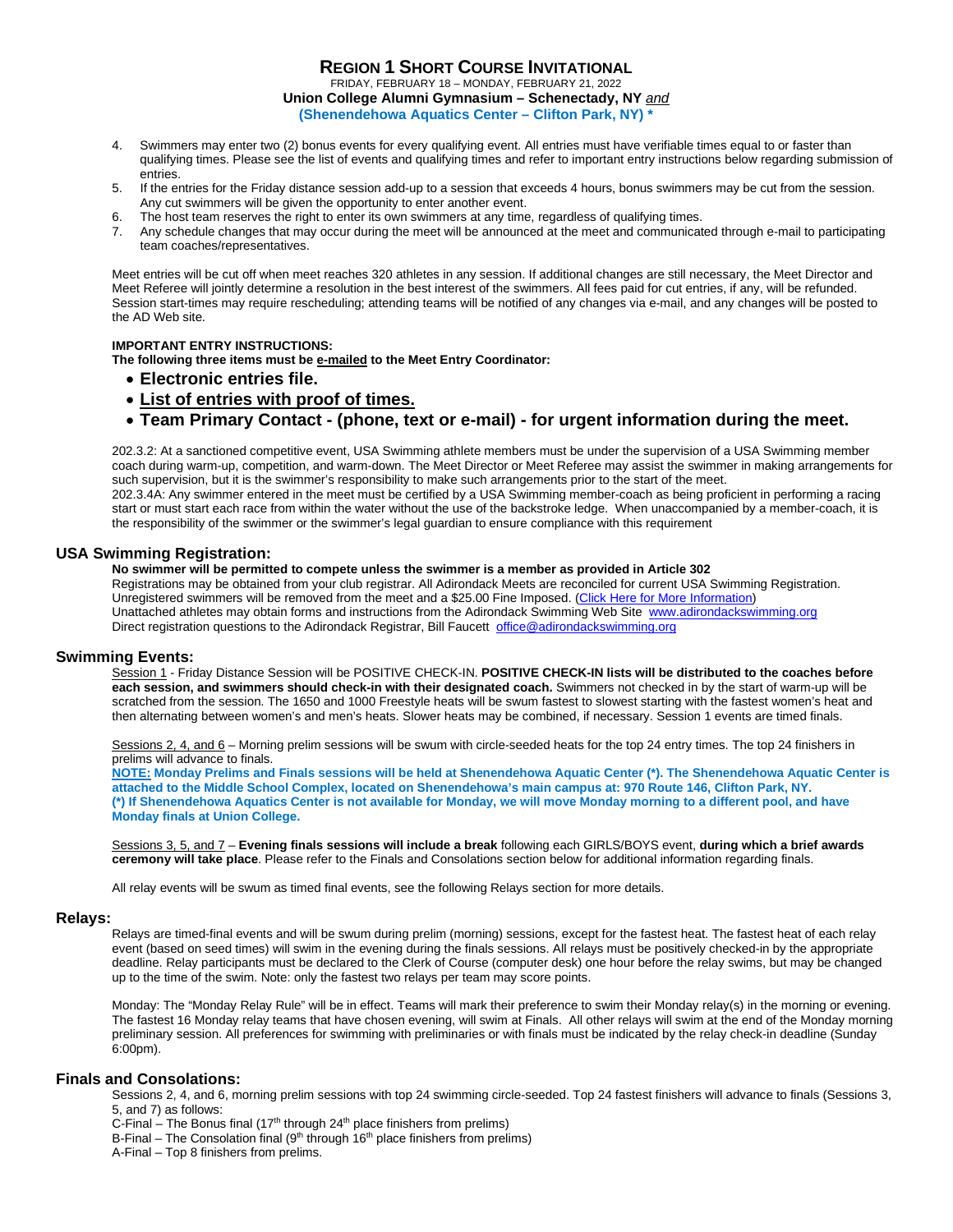FRIDAY, FEBRUARY 18 – MONDAY, FEBRUARY 21, 2022 **Union College Alumni Gymnasium – Schenectady, NY** *and*

**(Shenendehowa Aquatics Center – Clifton Park, NY) \***

#### **Positive Check-In and Scratches:**

Positive Check-In/Scratch sheets will be provided to each team at Meet Check-in. Swimmers who do not show up for an event in which they were seeded will be scratched from their next event. Scratch deadlines are as follows:

- Session 1 Scratches Positive check-in deadline is **Friday, 3:30pm**. Swimmers who do not check-in by the deadline will be scratched.
- Session 2 Scratches Deadline is **Friday, 6:00pm.** Check-in is for all Saturday individual *and* relay events.
- Session 4 Scratches Deadline is **Saturday, 6:00pm.** Check-in is for all Sunday individual *and* relay events.
- Session 6 Scratches Deadline is **Sunday, 6:00pm.** Check-in is for all Monday individual *and* relay events.

**NOTE: Scratches for Finals in this meet will follow the National Championship Scratch Rules as specified in rule 207.12.6.**

#### **Warm-Ups:**

Because of the large number of injuries occurring across the country during warm-ups, USA Swimming allows no diving into the pool during the warm-up period except in the designated sprint lanes. We ask that you inform your swimmers of this rule and ask them to fully cooperate with the club officials and marshals in charge of the area.

#### **Timers:**

For Session 1, Friday distance session, swimmers will be expected to provide their own timers and counters. For all other sessions, participating clubs will be expected to provide lane timers, based on their team entry size for the session. Please let us know if your team is travelling and unable to provide lane timers. It would be best if you could mention this right when you enter your team with the Meet Entry Coordinator. A schedule of timing assignments will be sent to each entered team and published prior to the meet on the AD Web site.

#### **Deck Entries:**

**Deck Entries may be accepted at the discretion of the meet host. All deck entry requests must be submitted by the scratch deadline for the corresponding session.** 

Adirondack Swimming has agreed to allow Deck Entries at AD Meets under the following conditions;

- 1. Deck Entries are NOT Allowed during Championship Meets
- 2. Athlete must be USA-S Registered and show Proof of Registration (those already in meet have been confirmed as registered). Acceptable forms of Proof of Registration are: USA-Swimming ID or USA-Swimming Club Portal Team Listing or Deck Pass. **If an athlete cannot prove USA-S Registration, Adirondack accepts Deck Registration***,* **to UN-AD (unattached) at an LSC fee of \$60.00 plus the current USA Swimming Registration fee. DECK REGISTRATIONS WILL NOT BE MADE WITH ANY TEAM ASSOCIATION.**
- 3. Coach makes the request for the entry.
- 4. All Deck Entries will be allowed at the discretion of a **combined decision of the Meet Director and the Meet Referee**.
- 5. Deck Entries are Subject to a \$1.00 Surcharge, Per Entry, which applies to All Entries, Individual or Relays.

#### **Meet Policy:**

**Use of Audio or Visual Recording Devices, including a Cell Phone, is not permitted behind the starting blocks, including any spectator area behind the starting blocks, in changing areas, rest rooms or locker rooms.**

**Changing into or out of swimsuits other than locker rooms or other designated areas is prohibited.** 

**Operation of a drone, or any other flying apparatus, is prohibited over the venue (pools, athlete/coach areas, spectator areas and open ceiling locker rooms) any time athletes, coaches, officials and/or spectators are present.**

**No one will be allowed on the deck except USA-S Registered Officials and USA-S Registered Coaches with Current Certifications, USA-S Registered Swimmers and Meet Marshalls and Timers on Shift.**

**All Officials and Coaches are Required to display USA Swimming Credentials (**USA Swimming Membership Card**) while on deck. If, at an AD Sanctioned Meet, an individual is found on deck, acting in any coaching capacity and is determined to be out of compliance with USA Swimming requirements for coaches, that individual will be removed from the deck and the represented club will be fined \$250.**

Any swimmer found in an unauthorized area will be asked to immediately leave the premises. No exceptions. Each team is responsible for supervising its members.

All applicable adults participating in or associated with this meet acknowledge that they are subject to the provisions of the USA Swimming Minor Athlete Abuse Prevention Policy ("MAAPP"), and that they understand that compliance with the MAAPP policy is a condition of participation in the conduct of this competition.

An inherent risk of exposure to COVID-19 exists in any public place where people are present. COVID-19 is an extremely contagious disease that can lead to severe illness and death. According to the Centers for Disease Control and Prevention, senior citizens and individuals with underlying medical conditions are especially vulnerable.

USA Swimming, Inc., cannot prevent you (or your child(ren)) from becoming exposed to, contracting, or spreading COVID-19 while participating in USA Swimming sanctioned events. It is not possible to prevent against the presence of the disease. Therefore, if you choose to participate in a USA Swimming sanctioned event, you may be exposing yourself to and/or increasing your risk of contracting or spreading COVID-19.

BY ATTENDING OR PARTICIPATING IN THIS COMPETITION, YOU VOLUNTARILY ASSUME ALL RISKS ASSOCIATED WITH EXPOSURE TO COVID-19 AND FOREVER RELEASE AND HOLD HARMLESS USA SWIMMING AND [THE LSC] AND EACH OF THEIR OFFICERS, DIRECTORS, AGENTS, EMPLOYEES OR OTHER REPRESENTATIVES FROM ANY LIABILITY OR CLAIMS INCLUDING FOR PERSONAL INJURIES, DEATH, DISEASE OR PROPERTY LOSSES, OR ANY OTHER LOSS, INCLUDING BUT NOT LIMITED TO CLAIMS OF NEGLIGENCE AND GIVE UP ANY CLAIMS YOU MAY HAVE TO SEEK DAMAGES, WHETHER KNOWN OR UNKNOWN, FORESEEN OR UNFORESEEN, IN CONNECTION THEREWITH.

#### **This statement (Covid-19) shall also be included in heat sheets.**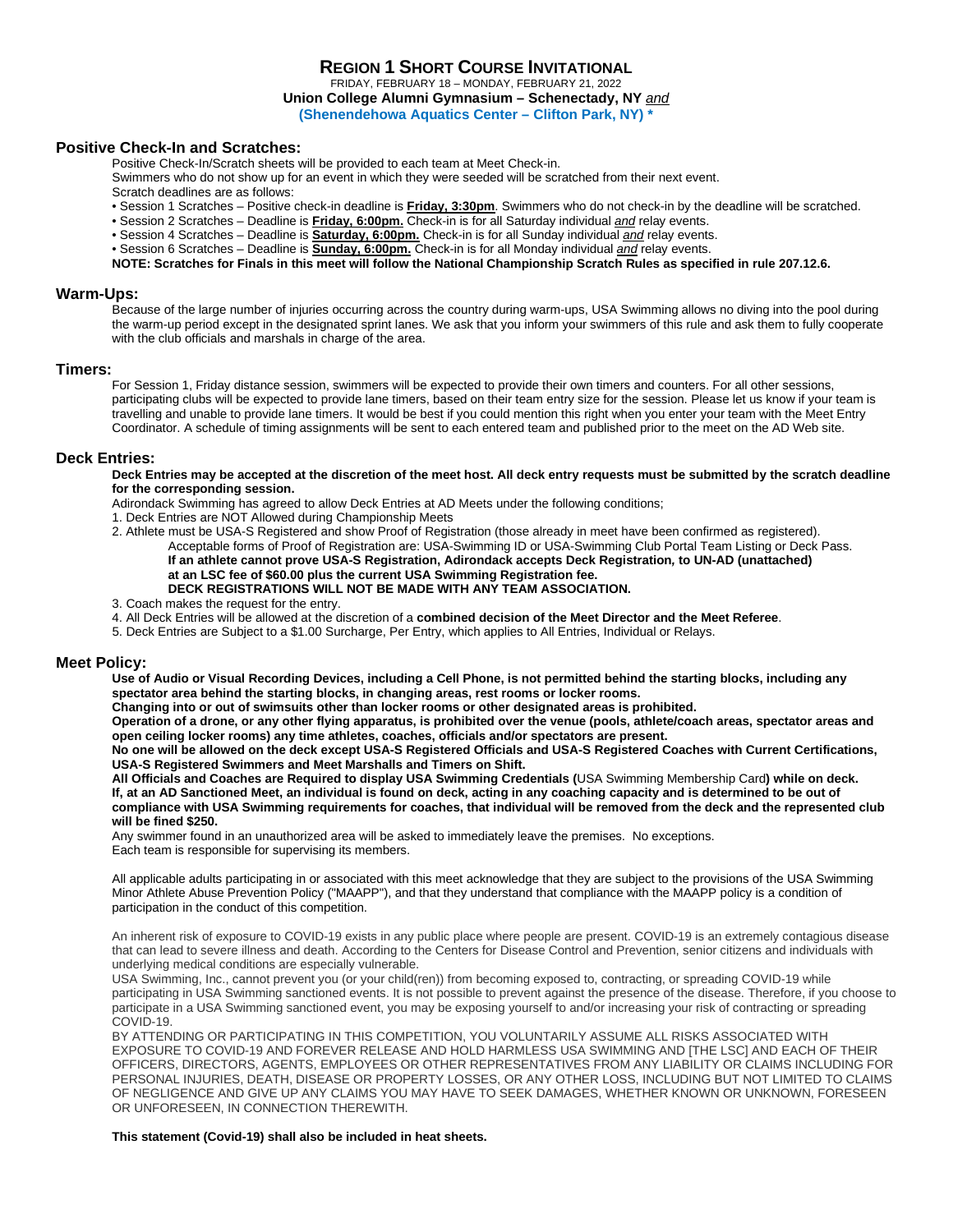#### **REGION 1 SHORT COURSE INVITATIONAL** FRIDAY, FEBRUARY 18 – MONDAY, FEBRUARY 21, 2022 **Union College Alumni Gymnasium – Schenectady, NY** *and* **(Shenendehowa Aquatics Center – Clifton Park, NY) \***

#### **COVID-19 Guidelines**

#### **General**

● We are fortunate to be permitted to use the facilities at Union College Alumni Gymnasium, Schenectady, NY and Shenendehowa Aquatics Center, Clifton Park, NY. Proper conduct on the part of all swimmers, volunteers, coaches, officials, and anyone else attending is expected at all times. The meet area is restricted to the pool and adjoining locker rooms and the adjacent hallways. Any swimmer found in an area designated out-of-bounds will be barred from participating in the remainder of the meet.

- All individuals are expected to remain socially distant to the extent possible prior to, while in, and when exiting the facility.
- Only Meet personnel, volunteers, coaches and swimmers registered in the meet will be allowed on deck.

● All individuals entering the facility are expected to be masked prior to entry and wear the mask properly covering the nose and mouth.

- No gaiter face coverings are permitted within the meet area.
- No spectators are allowed.
- Swimmers are expected to arrive in their suits. Swimmers may change before they exit the facility within designated locker rooms.
- Locker rooms will be available for restroom purposes and changing out of swim attire at the end of the individual involvement of the meet. Monitors will be stationed at each locker room entrance to ensure limited individuals are inside at any given time.
- All meet personnel, volunteers, officials, and coaches are required to wear a properly worn mask at all times while in the facility.
- The only exception to this is when the meet referee needs to blow the whistle.
- Swimmers are required to wear a mask at all times except when in the water.
- Swimmers are expected to put their mask back on immediately after exiting the water before moving around on deck.
- All personnel in the facility are expected to bring their own water bottle.

● All swimmers must bring their own clear plastic bag with the athlete's name and team on it to secure and identify their mask when they are in the water.

• Entrance onto and from the pool deck will be through the locker room doors.

#### **Team seating:**

- Each team will have ample room for their swimmers and coaches to place their bags and sit.
- Swimmers are expected to remain in their area except when racing, preparing to or completing a race or when needing to use the rest room.

#### **Pre-meet warm-up:**

● Each team may be assigned warm-up lanes. In the event of more teams than lane space, teams will be assigned warm-up lanes and timeslots.

- Swimmers are expected to minimize their time on the wall while warming up.
- Coaches are expected to oversee and monitor warm-ups to ensure proper distancing is maintained.

#### **In-meet warm-up/warm-down:**

• All swimmers asked to minimize their time on the wall during these times.

#### **Swimmer Competition:**

● Swimmers should keep their mask on until their heat is called to the blocks, at which time they should place their masks in their bag and place it next to the lane.

● Timers are to step back from the edge of the pool once they have recorded the finish to allow the swimmer space to exit the water and place their mask on.

#### **Meet personnel, volunteer, official, and coach Facility Use:**

- Restrooms in the lobby are available for use.
- Face coverings are to be properly worn at all times

**All swimmers, spectators, coaches, officials, volunteers, and anyone else attending is required to abide by COVID and any other health and safety measures as specified by Schenectady County, Adirondack Swimming, USA Swimming, and any governing agencies. Failure to do so will result in removal from the premises.**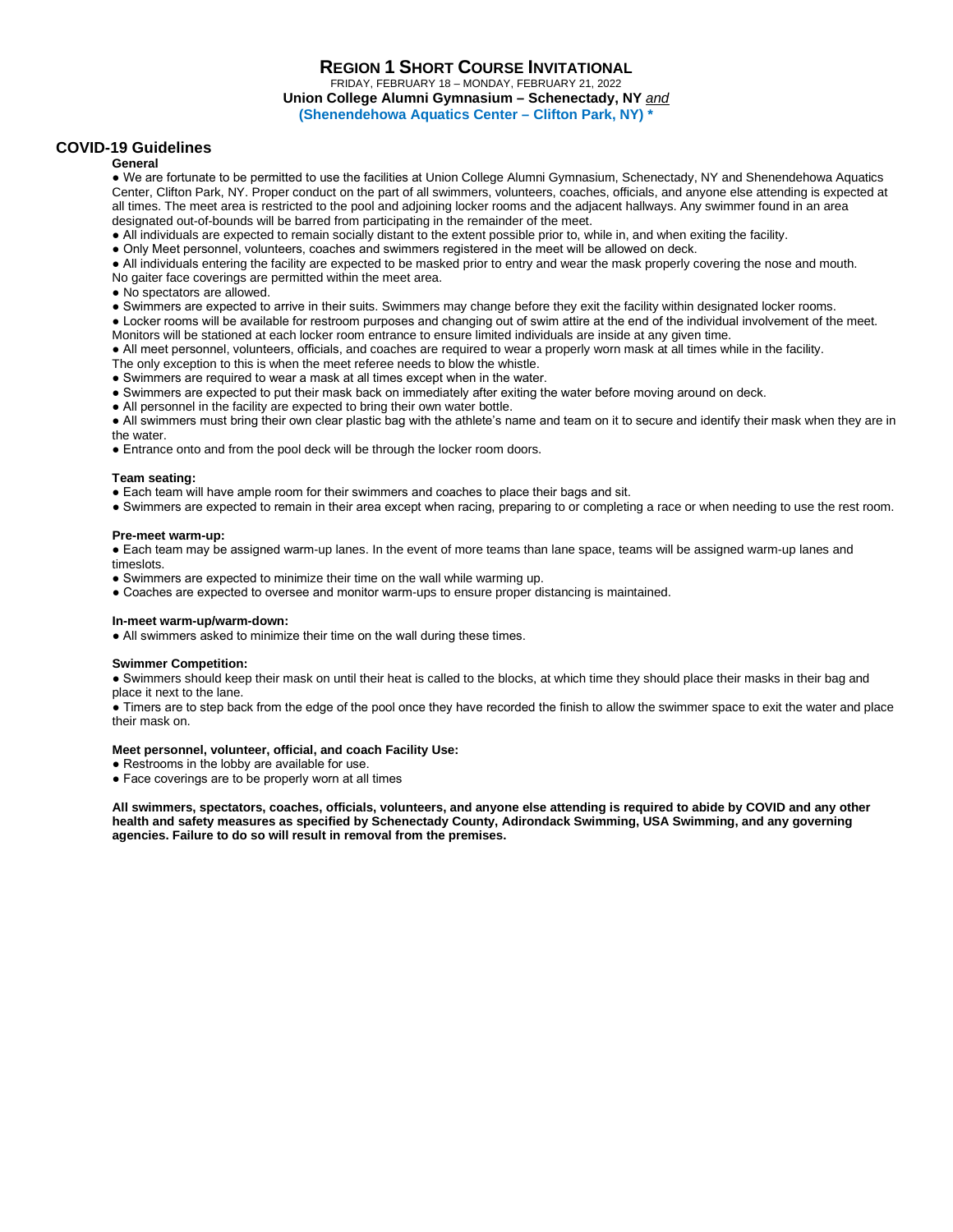FRIDAY, FEBRUARY 18 – MONDAY, FEBRUARY 21, 2022 **Union College Alumni Gymnasium – Schenectady, NY** *and*

**(Shenendehowa Aquatics Center – Clifton Park, NY) \***

#### **Services:**

#### **There will be NO concessions available throughout the meet.**

**Heat sheets will be available through Meet Mobile for online spectators. All people on deck will receive printed heat sheets for free. Smoking is NOT permitted in the building. Glass containers of any kind are strictly prohibited in the pool area. PLEASE DO NOT pack any glass containers when going to any pool.**

#### **Disabled Athletes:**

Adirondack Swimming welcomes athletes with disabilities. Athletes with disabilities are required to contact the Meet Director at least 2 weeks in advance of the meet so that provisions can be made for any special accommodations.

#### **Officials:**

There will be an official's meeting conducted promptly 30 minutes before each session. Attendance is MANDATORY to work the meet. Please sign up in official's room before the start of officials meeting.

#### **Entry Fees:**

An entry summary sheet is included to compute your team entry fees. The entry fees are \$8.00 per individual event, which includes the \$.50 AD travel fund surcharge, and \$10.00 per relay, which includes the \$1.00 AD travel fund surcharge. There is a \$2.00 per swimmer surcharge for the meet. Time Trials are \$10.00 and must be approved by the Meet Director & Meet Referee.

**ALL MANUAL ENTRIES, INCLUDING DECK ENTRIES (NON-ELECTRONIC) ARE SUBJECT TO A SURCHARGE OF \$1.00 PER ENTRY, WHICH APPLIES TO INDIVIDUAL OR RELAY ENTRIES.** Make your entry check payable **to SCHENECTADY-SARATOGA SWIM CLUB**  and mail your check and entry summary sheet to the **Meet Entry Coordinator**. Entries will be entered to the meet upon receipt of your check.

#### **Photographers:**

Only Professional Photographers or Videographers hired by the host team or Press Photographers, who have been approved in advance by the meet director, will be allowed on deck. A Photographer Registration form must be completed and submitted to the meet director for approval, prior to the meet. Forms are available on the Adirondack Swimming website as well as from the Meet Director. Click here for a direct link to the registration form.

Swimmer's families, taking photos of their children from the spectator area, are not subject to this policy.

*Parents and Professionals, please refer to the "Meet Policy" above for general restrictions pertaining to all photography at Sanctioned meets*.

#### **Awards:**

Medals will be awarded to the top three (3) finishers in each individual and relay event. Plaques will be awarded to the top male and female high point finishers as well as the top male and female teams.

#### **Scoring:**

Scoring will be to 16 places. Only the fastest two relays from each team will be scored.

| Place                                        |    |    |    |    |     |               |    |          |    | 10 | $\overline{A}$               | $\overline{1}$<br>. . | 1 V | 14 | . .<br>-- | 16 |
|----------------------------------------------|----|----|----|----|-----|---------------|----|----------|----|----|------------------------------|-----------------------|-----|----|-----------|----|
| $\overline{\phantom{0}}$<br>Individual Event | 20 | -  | 16 | 15 | ∣∠⊥ | $\sim$<br>ں ا | ▵  |          |    |    |                              |                       |     |    | -         |    |
| Relay                                        | 40 | 34 | 32 | 30 | 28  | 26            | 24 | nn<br>∠∠ | 18 | ∣∠ | $\overline{ }$<br>. <u>.</u> | 10                    |     |    |           |    |

#### **Time Trials:**

Time Trials may be offered during the break between prelims and finals sessions, with a limit of one (1) time trial per swimmer. Time trials must be requested by the end warm-up of the prelim session on the day of the time trial, and all requests must be approved by the Meet Director and Meet Referee. Time Trials will be \$10.00 each entry.

#### **National Certification:**

N2 Certification may be offered for officials at this meet. Details to follow.

#### **Officials:**

There will be an official's meeting conducted promptly 30 minutes before each session. Attendance is MANDATORY to work the meet. Please sign up in official's room before the start of officials meeting.

#### **If you have any questions, please contact the Meet Director, Meet Entry Coordinator or Meet Referee.**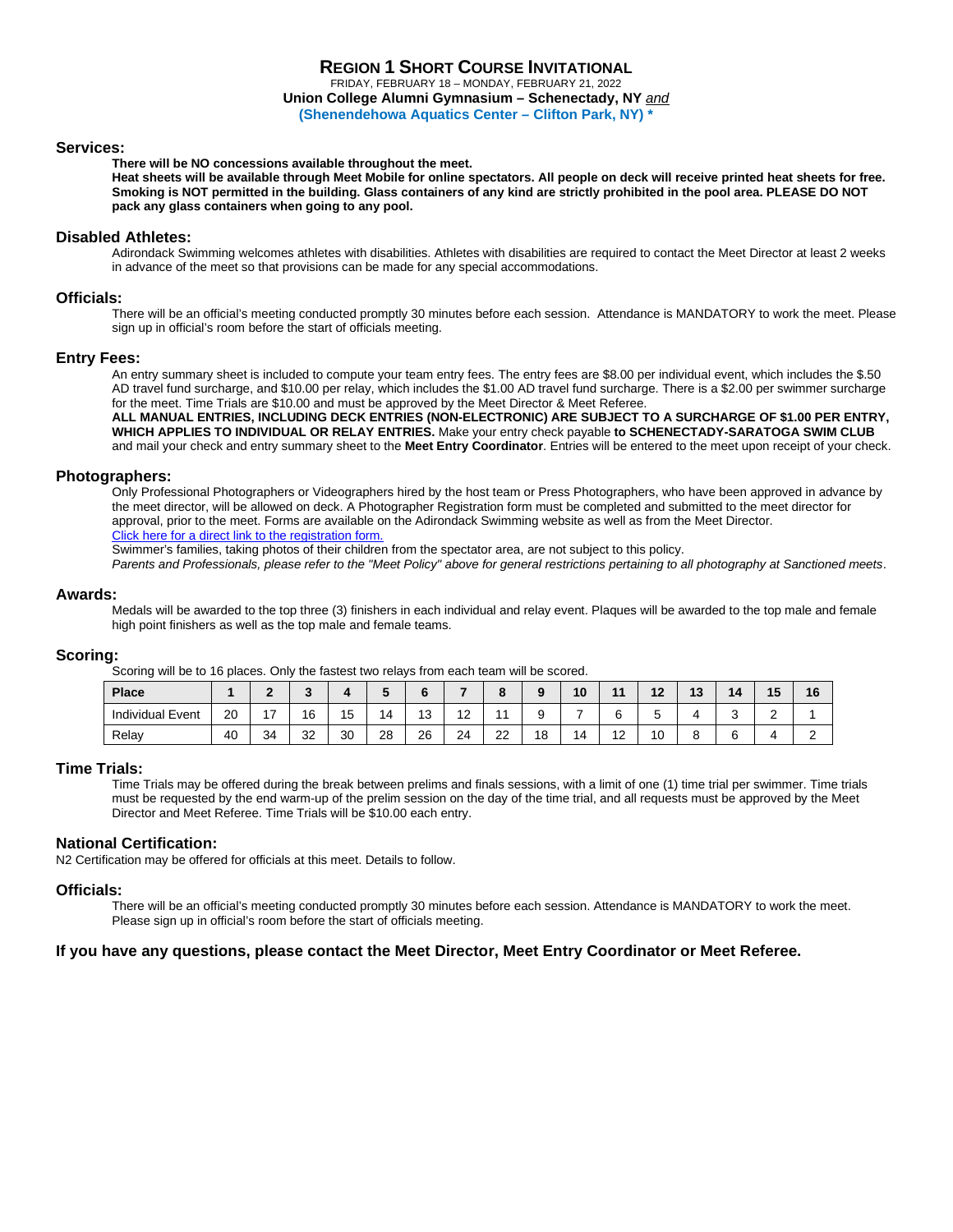#### **REGION 1 SHORT COURSE INVITATIONAL** FRIDAY, FEBRUARY 18 – MONDAY, FEBRUARY 21, 2022

**Union College Alumni Gymnasium – Schenectady, NY** *and* **(Shenendehowa Aquatics Center – Clifton Park, NY) \***

| SESSION 1 - Friday February 18, 2020<br>Warm-Ups at 3:15 PM - Positive Check-In Deadline at 3:30 PM - Session starts at 4:30 PM |                                                   |                                           |                                                   |                             |  |  |  |
|---------------------------------------------------------------------------------------------------------------------------------|---------------------------------------------------|-------------------------------------------|---------------------------------------------------|-----------------------------|--|--|--|
| <b>GIRLS</b><br><b>EVENT</b>                                                                                                    | <b>QUALIFYING TIME</b><br>(BONUS QUALIFYING TIME) | <b>FVFNT</b><br><b>DESCRIPTION</b>        | <b>QUALIFYING TIME</b><br>(BONUS QUALIFYING TIME) | <b>BOYS</b><br><b>EVENT</b> |  |  |  |
|                                                                                                                                 | 18:29.99<br>(18:45.99)                            | 1650 Yard Freestyle<br><b>Timed Final</b> | 17:29.99<br>(17:49.99)                            | 2                           |  |  |  |
| 10:21.99<br>11:09.99<br>1000 Yard Freestyle<br>3<br><b>Timed Final</b><br>(11:19.99)<br>(10:31.99)                              |                                                   |                                           |                                                   |                             |  |  |  |
| <b>CECCIONIC Q AND Q</b><br>$R_{\text{atm}}$ ay Eshruan: 10, 2020                                                               |                                                   |                                           |                                                   |                             |  |  |  |

| SESSIONS 2 AND 3 – Saturday February 19, 2020                                                             |
|-----------------------------------------------------------------------------------------------------------|
| Prelims Warm-Ups at 7:30 AM - Positive Check-In deadline is Friday at 6:00 PM - Session Starts at 9:00 AM |
| Finals Warm-Uns at 4:00 PM - Session Starts at 5:00 PM                                                    |

| $\frac{1}{2}$ . The contract the contract of the contract of $\frac{1}{2}$ . The contract of $\frac{1}{2}$ is a contract of $\frac{1}{2}$ |                                                   |                                    |                                                   |                             |  |
|-------------------------------------------------------------------------------------------------------------------------------------------|---------------------------------------------------|------------------------------------|---------------------------------------------------|-----------------------------|--|
| <b>GIRLS</b><br><b>EVENT</b>                                                                                                              | <b>QUALIFYING TIME</b><br>(BONUS QUALIFYING TIME) | <b>EVENT</b><br><b>DESCRIPTION</b> | <b>QUALIFYING TIME</b><br>(BONUS QUALIFYING TIME) | <b>BOYS</b><br><b>EVENT</b> |  |
| 5                                                                                                                                         | 2:15.49<br>(2:18.99)                              | 200 Yard IM                        | 2:05.99<br>(2:13.99)                              | 6                           |  |
| 7                                                                                                                                         | 1:01.29<br>(1:03.99)                              | 100 Yard Butterfly                 | 58.69<br>(1:01.39)                                | 8                           |  |
| 9                                                                                                                                         | 5:20.99<br>(5:25.99)                              | 500 Yard Freestyle                 | 5:07.99<br>(5:12.99)                              | 10                          |  |
| 11                                                                                                                                        | 1:13.49<br>(1:15.99)                              | 100 Yard Breaststroke              | 1:07.59<br>(1:11.99)                              | 12                          |  |
|                                                                                                                                           |                                                   | <b>10 Minute Break</b>             |                                                   |                             |  |
| 13                                                                                                                                        | 3:59.99                                           | 400 Yard Freestyle Relay           | 3:49.99                                           | 14                          |  |

# **SESSION 4 AND 5 – Sunday February 20, 2020**

| Prelims Warm-Ups at 7:30 AM - Positive Check-In deadline is Saturday at 6:00 PM - Session Starts at 9:00 AM<br>Finals Warm-Ups at 4:00 PM - Session Starts at 5:00 PM |                                                   |                                    |                                                   |                             |  |
|-----------------------------------------------------------------------------------------------------------------------------------------------------------------------|---------------------------------------------------|------------------------------------|---------------------------------------------------|-----------------------------|--|
| <b>GIRLS</b><br><b>EVENT</b>                                                                                                                                          | <b>QUALIFYING TIME</b><br>(BONUS QUALIFYING TIME) | <b>EVENT</b><br><b>DESCRIPTION</b> | <b>QUALIFYING TIME</b><br>(BONUS QUALIFYING TIME) | <b>BOYS</b><br><b>EVENT</b> |  |
| 15                                                                                                                                                                    | 1:59.99<br>(2:01.99)                              | 200 Yard Freestyle                 | 1:53.89<br>(1:59.99)                              | 16                          |  |
| 17                                                                                                                                                                    | 25.99<br>(26.99)                                  | 50 Yard Freestyle                  | 23.99<br>(25.49)                                  | 18                          |  |
| 19                                                                                                                                                                    | 2:14.99<br>(2:18.99)                              | 200 Yard Backstroke                | 2:05.99<br>(2:11.99)                              | 20                          |  |
| 21                                                                                                                                                                    | 4:49.99<br>(4:55.99)                              | 400 Yard IM                        | 4:35.99<br>(4:44.99)                              | 22                          |  |
|                                                                                                                                                                       |                                                   | <b>10 Minute Break</b>             |                                                   |                             |  |
| 23                                                                                                                                                                    | 4:30.75                                           | 400 Yard Medley Relay              | 4:06.00                                           | 24                          |  |

# **SESSION 6 AND 7 – Monday February 21, 2020** Warm-Ups at 7:30 AM - Positive Check-In deadline is Sunday at 6:00 PM - Session Starts at 9:00 AM

| Finals Warm-Ups at 3:30 PM - Session Starts at 4:30 PM |                                                   |                                    |                                                   |                              |  |
|--------------------------------------------------------|---------------------------------------------------|------------------------------------|---------------------------------------------------|------------------------------|--|
| <b>GIRLS</b><br><b>EVENTS</b>                          | <b>QUALIFYING TIME</b><br>(BONUS QUALIFYING TIME) | <b>EVENT</b><br><b>DESCRIPTION</b> | <b>QUALIFYING TIME</b><br>(BONUS QUALIFYING TIME) | <b>BOYS</b><br><b>EVENTS</b> |  |
| 25                                                     | 55.69<br>(57.29)                                  | 100 Yard Freestyle                 | 52.09<br>(54.39)                                  | 26                           |  |
| 27                                                     | 2:37.99<br>(2:41.99)                              | 200 Yard Breaststroke              | 2:26.99<br>(2:33.99)                              | 28                           |  |
| 29                                                     | 1:02.99<br>(1:04.99)                              | <b>100 Yard Backstroke</b>         | 1:00.09<br>(1:02.99)                              | 30                           |  |
| 31                                                     | 2:19.99<br>(2:23.99)                              | 200 Yard Butterfly                 | 2:05.99<br>(2:13.99)                              | 32                           |  |
|                                                        |                                                   | <b>10 Minute Break</b>             |                                                   |                              |  |
| 33                                                     | 8:26.99                                           | 800 Yard Freestyle Relay           | 7:49.99                                           | 34                           |  |

Finals will follow the same order as prelims. Relays are timed finals, and the fastest heat will swim with finals. Swimmers may enter one (1) individual event on Friday, and up to three (3) individual events plus one (1) relay per day on Saturday, Sunday, and Monday, for a **maximum total of 7 individual events and 3 relays for the entire meet**.